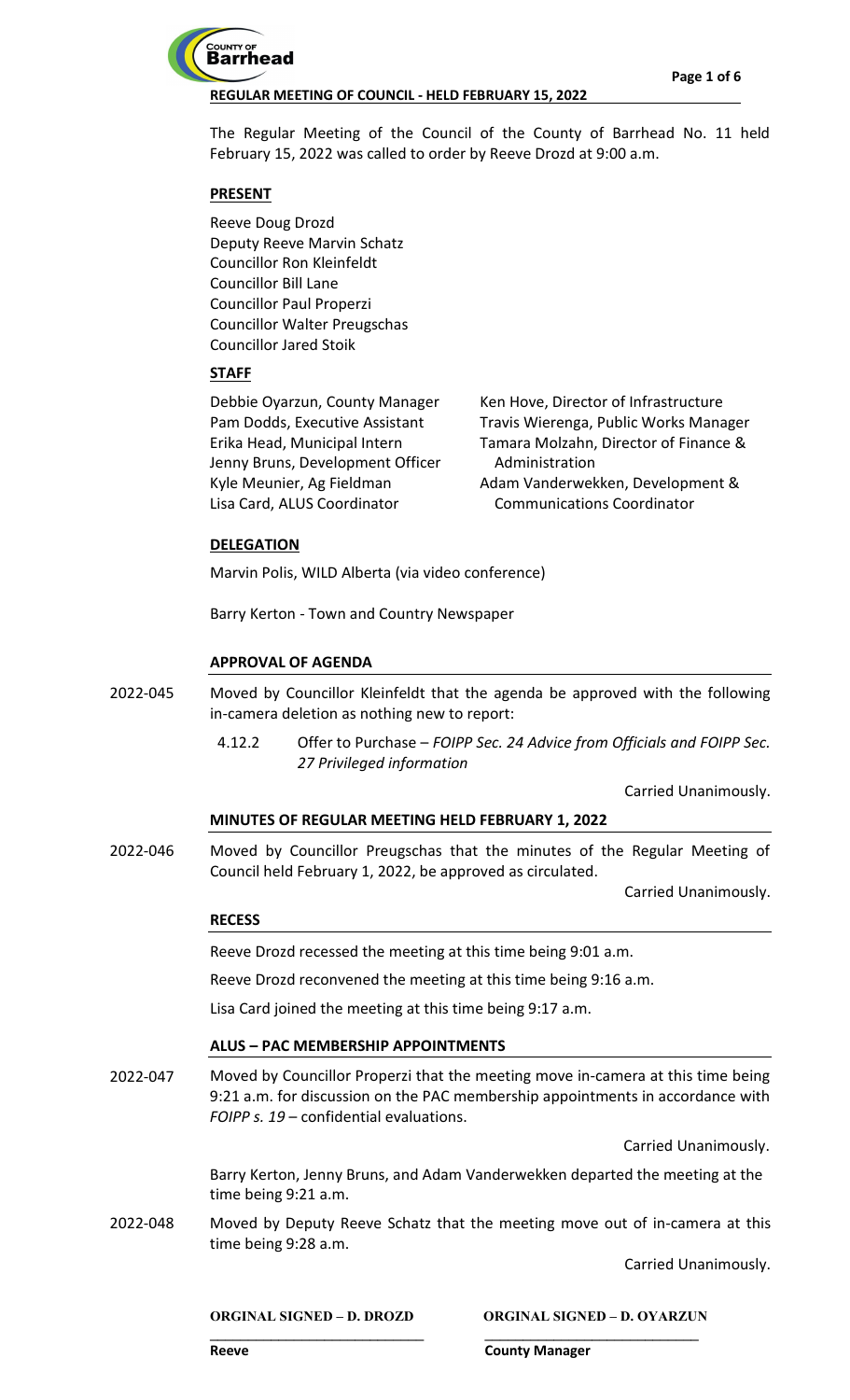

Barry Kerton, Jenny Bruns, and Adam Vanderwekken rejoined the meeting at this time being 9:28 a.m.

Moved by Councillor Preugschas that Council appoints Lorrie Jesperson as the ASB member on the PAC as recommended by the ASB. 2022-049

Carried Unanimously.

Moved by Councillor Lane that Council appoints Nadine Quedenbaum as the public member on the PAC. 2022-050

Carried Unanimously.

Moved by Deputy Reeve Schatz that Council accepts the nominations from Westlock and Athabasca Counties for their representatives to the PAC. 2022-051

Carried Unanimously.

Lisa Card departed the meeting at this time being 9:30 a.m.

## **SUBDIVISION APPLICATION – MUNICIPAL PLANNING FILE 21-R-460 NW & PT. SW 35-58-5-W5 (PARSONS – DUSZA)**

Moved by Deputy Reeve Schatz that Council approve the subdivision application proposing to create a 32.4 ha (80 ac) parcel, a 19.0 ha (47 ac) parcel and the remainder of a 74.8 ha (184.88 ac) parcel out of the NW & Pt. SW 35-58-5-W5 with the conditions as presented. 2022-052

Carried 6-1.

Jenny Bruns and Adam Vanderwekken departed the meeting and Kyle Meunier joined the meeting at this time being 9:53 a.m.

# **RESCIND POLICY 62.06 – PARTNERS IN CONSERVATION PROGRAM**

Moved by Councillor Properzi that Council rescind Policy 62.06 Partners in Conservation as recommended by the ASB. 2022-053

Carried Unanimously.

Kyle Meunier departed the meeting at this time being 9:59 a.m.

## **ASSESSMENT REVIEW BOARD (ARB) OFFICIALS APPOINTMENT – CAPITAL REGION ASSESSMENT SERVICES COMMISSION (CRASC)**

Moved by Councillor Preugschas that Council appoint Raymond Ralph as ARB Chairman of the County of Barrhead Local Assessment Review Board and Composite Assessment Review Board for a 1-year term to expire December 31, 2022 with remuneration to be paid as specified by CRASC. 2022-054

Carried Unanimously.

Moved by Councillor Kleinfeldt that Council appoint Gerryl Amorin as ARB Clerk of the County of Barrhead Local Assessment Review Board and Composite Assessment Review Board for a 1-year term to expire December 31, 2022 with remuneration to be paid as specified by CRASC. 2022-055

#### Carried Unanimously.

- Moved by Councillor Lane that Council appoint the following Certified Panelists as Members of the County of Barrhead Local Assessment Review Board and Composite Assessment Review Board for a 1-year term to expire December 31, 2022 with remuneration to be paid as specified by CRASC: 2022-056
	- o Darlene Chartrand
	- o Tina Groszko
	- o Stewart Hennig
	- o Richard Knowles
	- o Raymond Ralph

Carried Unanimously.

**ORGINAL SIGNED – D. DROZD ORGINAL SIGNED – D. OYARZUN**

#### **\_\_\_\_\_\_\_\_\_\_\_\_\_\_\_\_\_\_\_\_\_\_\_\_\_\_\_\_ \_\_\_\_\_\_\_\_\_\_\_\_\_\_\_\_\_\_\_\_\_\_\_\_\_\_\_\_ Reeve County Manager**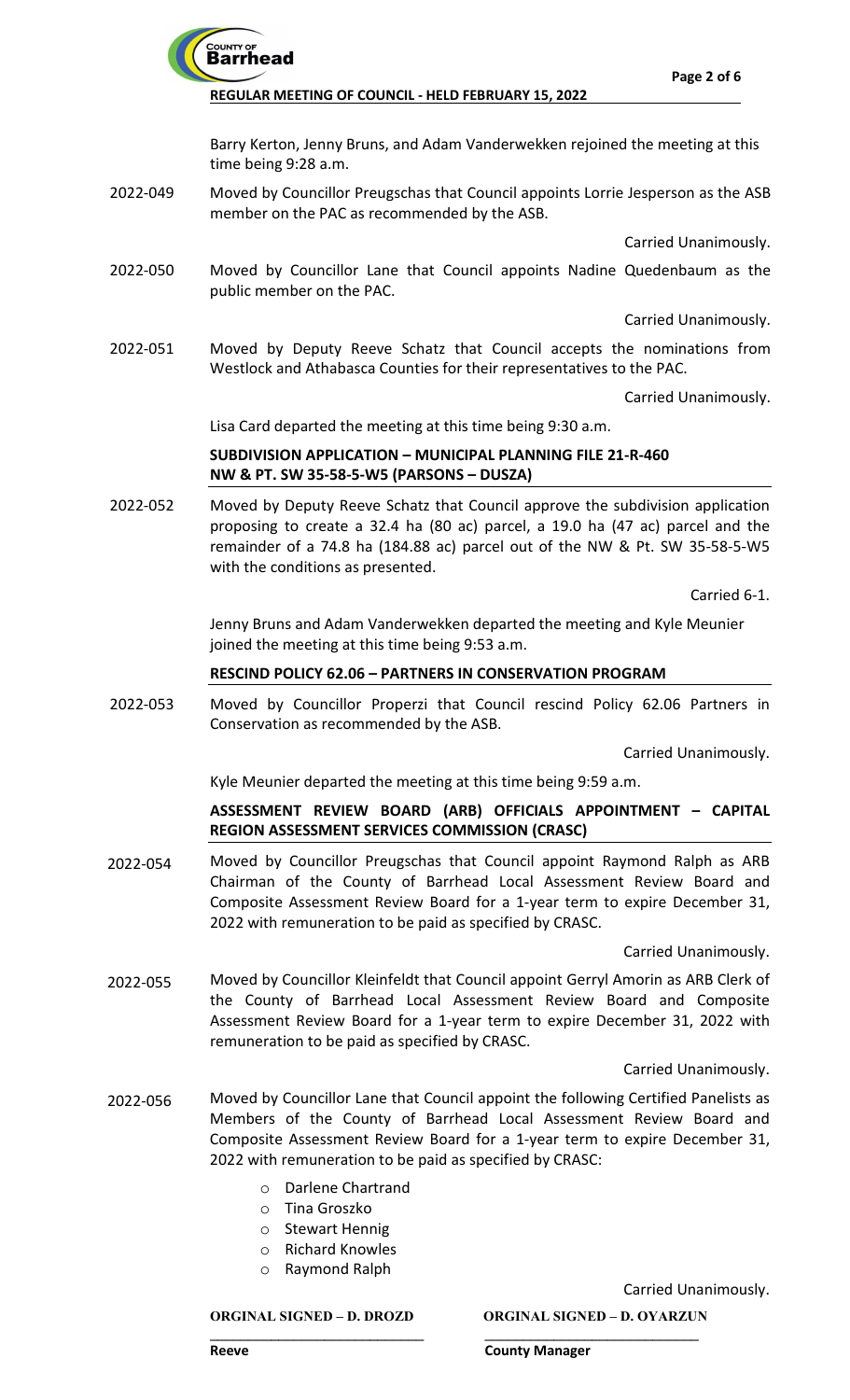

## **PROPERTY TAXES – REQUEST TO CANCEL TOWN REC TAXES**

Moved by Councillor Properzi that Council denies the request for cancellation of Town Rec portion of resident's taxes. 2022-057

Carried Unanimously.

## **LEASE AGREEMENT RENEWAL - 4.0 ACRE PARCEL WITHIN SE 16-59-2-W5**

Moved by Councillor Kleinfeldt that Council authorize the new lease agreement with Robert Abernathy for 4.0 acres within SE 16-59-2-W5 for the term January 1, 2022 to December 31, 2024 at an annual rate of \$25.00 per acre. 2022-058

Carried 5-2.

#### **RECESS**

Reeve Drozd recessed the meeting at this time being 10:29 a.m.

Reeve Drozd reconvened the meeting at this time being 10:36 a.m.

Ken Hove and Travis Wierenga joined the meeting at this time being 10:36 a.m.

## **PUBLIC WORKS REPORT**

Ken Hove, Director of Infrastructure, and Travis Wierenga, Public Works Manager, met with Council and reviewed the written report for Public Works and Utilities and answered questions from Council.

Moved by Councillor Lane that the report from the Director of Infrastructure and Public Works Manager be received for information. 2022-059

Carried Unanimously.

# **TENDER FOR 2022 PUBLIC WORKS 3/4-TON TRUCK PURCHASE 2022 CAPITAL PURCHASE**

Moved by Councillor Preugschas that Council award the tender for supplying a 3/4-ton crew cab 4x4 Truck (as per specifications) to Barrhead Ford Sales at a purchase price of \$57,384.25 plus GST and to reflect the changes in the 2022 Capital budget. 2022-060

Carried 5-2.

Tamara Molzahn joined the meeting at this time being 10:53 a.m.

# **PUBLIC WORKS DIESEL FUEL CONTRACT**

Moved by Councillor Properzi that the meeting move in-camera at this time being 10:58 a.m. for discussion on contract options and in accordance with *FOIPP s. 24 – Advice from officials.* 2022-061

Carried Unanimously.

Barry Kerton departed the meeting at the time being 10:58 a.m.

Councillor Preugschas declares a conflict of interest and departs the meeting at this time being 10:58 a.m.

Moved by Councillor Lane that the meeting move out of in-camera at this time being 11:10 a.m. 2022-062

Carried 6-0.

Councillor Preugschas and Barry Kerton rejoined the meeting at this time being 11:10 a.m.

Moved by Councillor Properzi that Council table the discussion until later in the meeting. 2022-063

**\_\_\_\_\_\_\_\_\_\_\_\_\_\_\_\_\_\_\_\_\_\_\_\_\_\_\_\_ \_\_\_\_\_\_\_\_\_\_\_\_\_\_\_\_\_\_\_\_\_\_\_\_\_\_\_\_**

Carried Unanimously.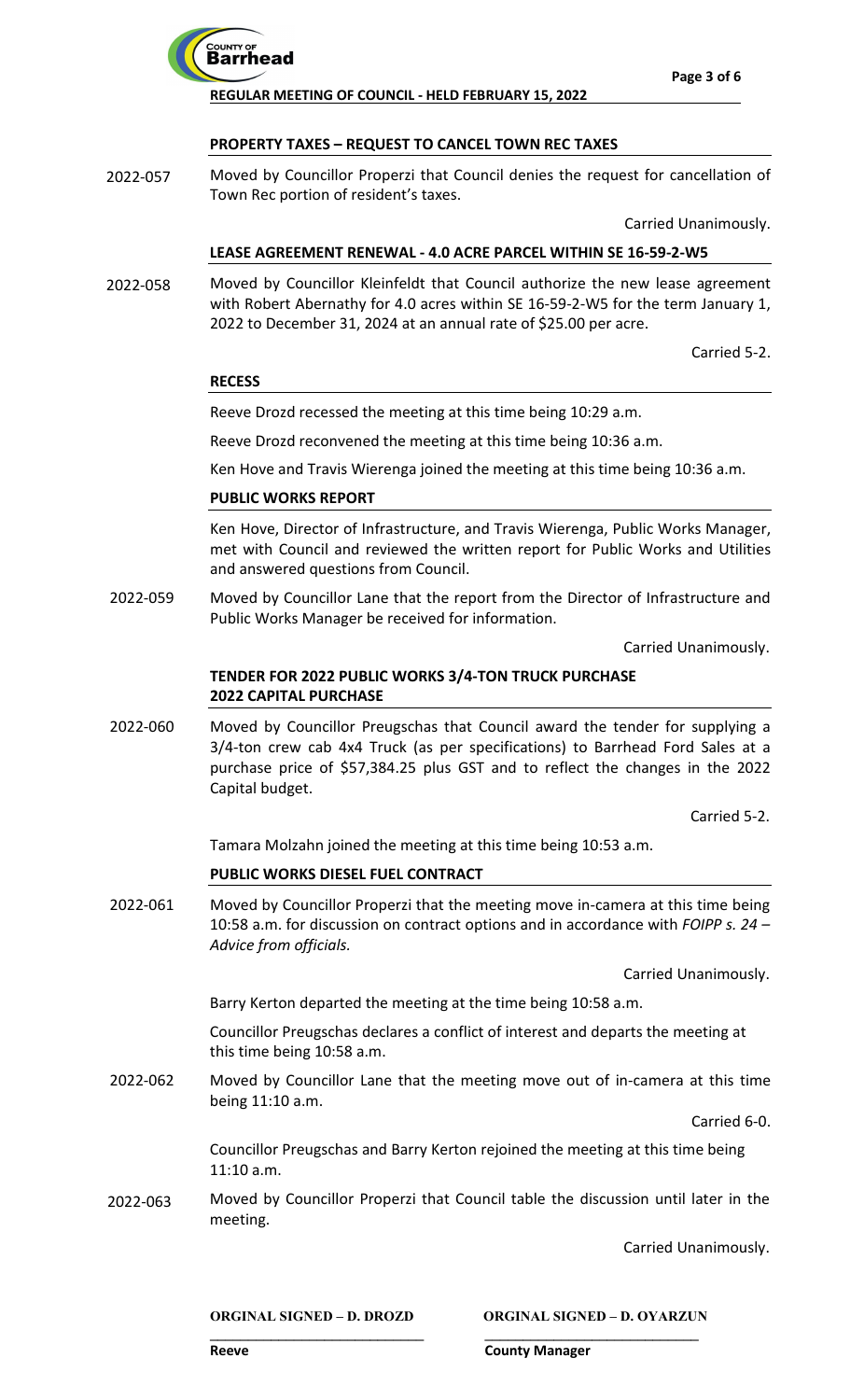

## **DELEGATION – WILD ALBERTA**

Marvin Polis of WILD Alberta met with Council via video conference at this time being 10:57 a.m. to give a presentation titled "Establishing a Northwest Alberta Destination Marketing Organization."

Moved by Councillor Kleinfeldt that Council accepts the report from WILD Alberta as information. 2022-064

Carried Unanimously.

Council thanked Marvin Polis for his presentation, and he left the meeting at this time being 11:41 a.m.

# **PUBLIC WORKS DIESEL FUEL CONTRACT**

Moved by Councillor Lane that Council lift the Public Works Diesel Fuel Contract from the table 2022-065

Carried Unanimously.

Moved by Deputy Reeve Schatz that Council direct Administration to enter into a contract with Pembina West Co-op to supply the County's diesel fuel needs for a three (3) year term. 2022-066

Carried 6-0.

Tamara Molzahn rejoined the meeting at this time being 11:44 a.m.

## **DIRECTOR OF FINANCE & ADMINISTRATION REPORT**

- Moved by Councillor Properzi that Council accept the following Director of Finance & Administration's reports for information: 2022-067
	- Cash, Investments, & Taxes Receivable as of January 31, 2022
	- Payments Issued for the month of January 2022
	- YTD Budget Report for the 1 month ending January 31, 2022

Carried Unanimously.

#### **AGENDA INFORMATION ITEMS**

- Moved by Councillor Lane that the following agenda items be received as information: 2022-068
	- News Release from Minister of Health Re: Rural Communities will Attract New Doctors – dated January 31, 2022
	- Letter from Town of Gibbons to Minister of Justice Re: Bill 21 Provincial administrative Penalties Act – dated January 25, 2022
	- Letter from National Police Federation Re: GOA APPS Presentations dated February 9, 2022
	- Pembina River District 3 Organization Meeting Minutes January 24, 2022
	- Pembina River District 3 Regular Meeting Minutes January 24, 2022

Carried Unanimously.

#### **2021 RESERVE TRANSACTIONS**

Moved by Councillor Preugschas that Council approves the 2021 reserve transactions as presented in the 2021 Reserve Report. 2022-069

Carried Unanimously.

Moved by Deputy Reeve Schatz that Council approves the creation of a new reserve "Ag – H2C Conservation Landowner Compensation Reserve." 2022-070

**\_\_\_\_\_\_\_\_\_\_\_\_\_\_\_\_\_\_\_\_\_\_\_\_\_\_\_\_ \_\_\_\_\_\_\_\_\_\_\_\_\_\_\_\_\_\_\_\_\_\_\_\_\_\_\_\_**

Carried Unanimously.

**ORGINAL SIGNED – D. DROZD ORGINAL SIGNED – D. OYARZUN**

**Reeve County Manager**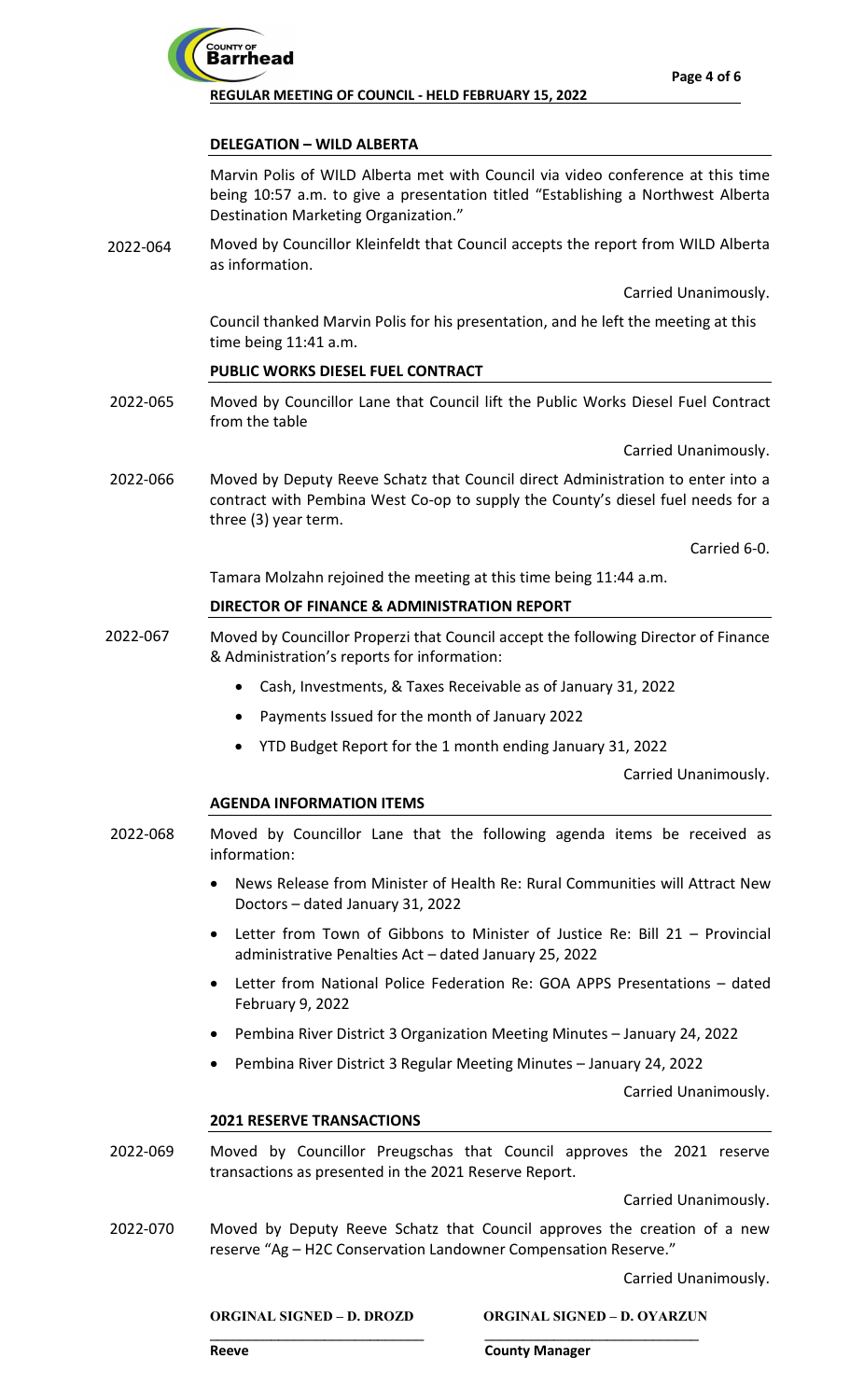# COUNTY OF<br>**Barrhead**

**REGULAR MEETING OF COUNCIL - HELD FEBRUARY 15, 2022**

Barry Kerton and Tamara Molzahn depart the meeting at this time being 12:07 p.m.

# **LUNCH RECESS**

Reeve Drozd recessed the meeting at this time being 12:07 p.m.

Reeve Drozd reconvened the meeting at this time being 12:35 p.m.

Ken Hove and Travis Wierenga joined the meeting at this time being 12:35 p.m.

## **IN-CAMERA**

Moved by Councillor Kleinfeldt that the meeting move in-camera at this time being 12:35 p.m. for discussion on: 2022-071

4.12.1 Project 340 Negotiations – *FOIPP Sec. 24 Advice from Officials*

Carried Unanimously.

Moved by Councillor Properzi that the meeting move out of in-camera at this time being 1:24 p.m. 2022-072

Carried Unanimously.

Barry Kerton rejoined the meeting at this time being 1:24 p.m.

# **PROJECT 340 NEGOTIATIONS**

Moved by Councillor Stoik that Council directs Administration to negotiate agreements with landowners for acquisition of road right-of-way for Project 340 as discussed in camera. 2022-073

Carried Unanimously.

Moved by Councillor Lane that Administration bring back a report on the costs and process for expropriation of land as related to project 340. 2022-074

Carried Unanimously.

Ken Hove and Travis Wierenga departed the meeting at this time being 1:26 p.m.

Tamara Molzahn rejoins the meeting at this time being 1:28 p.m.

# **2021 YEAR END OPERATING SURPLUS**

Moved by Councillor Preugschas that Council accepts the year-end financial reports as presented and subject to audit adjustments and year end finalizations. 2022-075

Carried Unanimously.

Councillor Lane left the meeting at 1:51 p.m. and rejoined at 1:58 p.m.

**ELECTRONIC DOCUMENT & RECORDS MANAGEMENT SYSTEM (EDRMS) CONTRACT AWARD**

Moved by Councillor Properzi that Council approve Indixio Inc. as the EDRMS provider with a fixed cost implementation fee of \$43,000 and annual licensing and support fees of \$8,580 for a 5-year term. 2022-076

Carried Unanimously.

Councillor Properzi and Tamara Molzahn left the meeting at 2:02 p.m.

**\_\_\_\_\_\_\_\_\_\_\_\_\_\_\_\_\_\_\_\_\_\_\_\_\_\_\_\_ \_\_\_\_\_\_\_\_\_\_\_\_\_\_\_\_\_\_\_\_\_\_\_\_\_\_\_\_**

Councillor Properzi rejoined the meeting at 2:04 p.m.